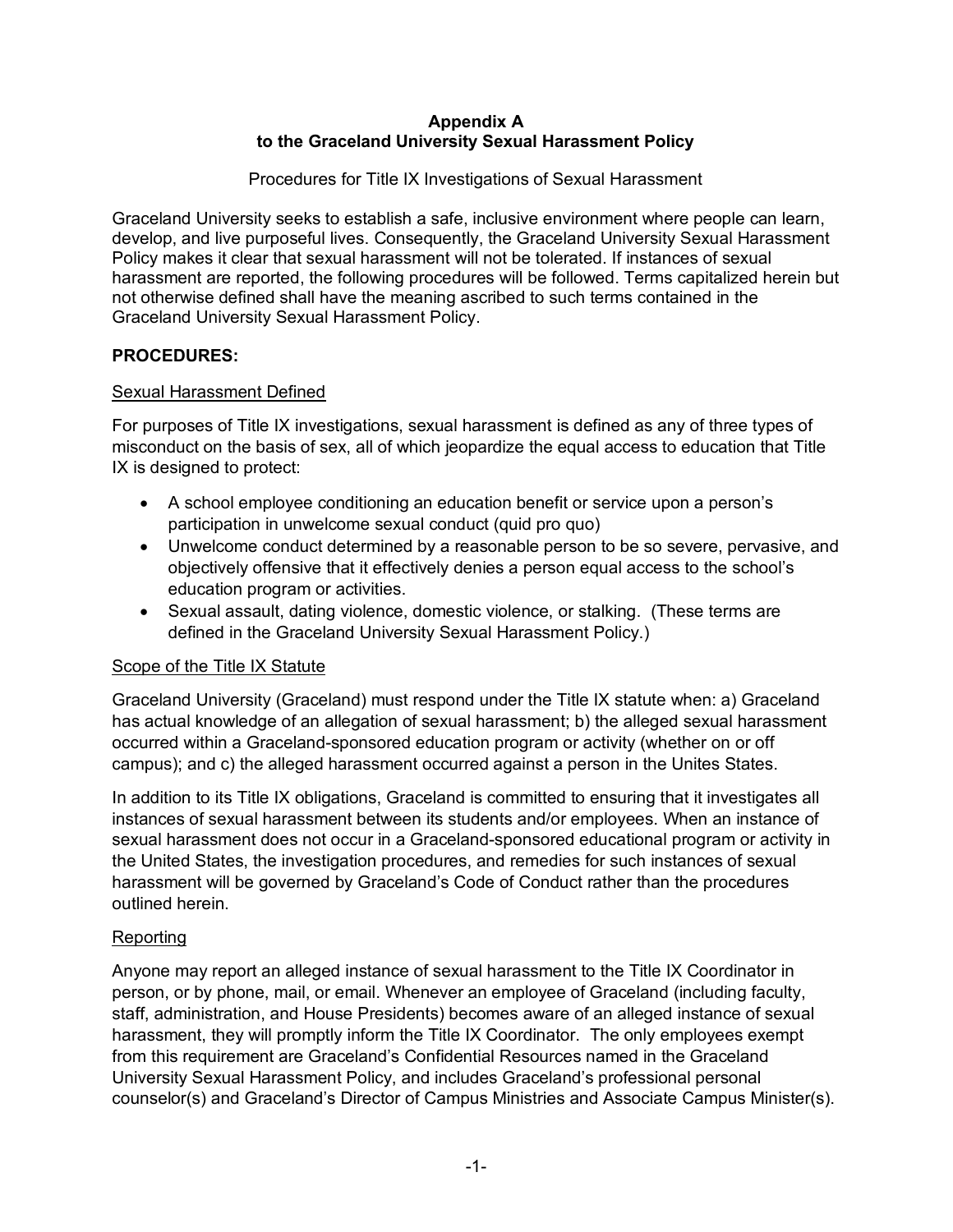### **The Grievance Process**

#### Initial Interview and Supportive Measures

Upon receiving a report of an alleged instance of sexual harassment, the Title IX Coordinator will promptly contact the Complainant confidentially in order to discuss with the Complainant the following two things:

- a) The availability of supportive measures, to consider the Complainant's wishes in regard to supportive measures, and to inform the Complainant that supportive measures are available whether or not the complainant chooses to file a formal complaint. Supportive measures are intended to help preserve equal access to education, protect student and employee safety, and/or deter sexual harassment. Supportive measures may include, but are not limited to:
	- Imposition of a No-Contact Order
	- Rescheduling of exams and assignments
	- Providing alternative course completion options
	- A change in class schedule or transferring sections, including the ability to drop a course after the deadline
	- A change in work schedule or job assignment
	- A change in student's Graceland-owned residence
	- Limiting an individual or organization's access to certain Graceland facilities or activities pending resolution of the matter
	- Providing academic support services, such as tutoring
	- Any other remedy which can be tailored to the involved individuals to achieve the goals of the Sexual Harassment policy
- b) The process for filing a formal complaint. The Title IX Coordinator will explain the formal complaint and the grievance process. The Title IX Coordinator will respect the complainant's wishes regarding whether or not the complainant wishes to file a formal complaint.

# The Formal Complaint

A formal complaint must a) allege sexual harassment against a respondent; b) request that Graceland investigate the alleged harassment; and c ) be signed (electronically or digitally) by the party filing the complaint. The formal complaint can be filed by one of two parties. It may be filed by the Complainant, who must be participating in or attempting to participate in an educational program or activity of Graceland. In some cases, the Title IX Coordinator may file a formal complaint over the wishes of the Complainant if it involves a minor or if such action is not unreasonable in light of known circumstances that would suggest that filing a complaint is necessary for the protection of the campus community.

If the allegation(s) in a formal complaint do not meet the definition of sexual harassment as defined in this document (from the Title IX Final Rule), or did not occur in a Gracelandsponsored educational program or activity in the United States, then the allegation(s) will be dismissed for purposes of Title IX. (They still may be addressed through Graceland's Code of Conduct). A formal complaint or allegations therein may also be dismissed if the Complainant chooses to withdraw the complaint or allegation(s), or if the respondent is no longer enrolled or employed by Graceland, or if circumstances prevent the gathering of sufficient evidence to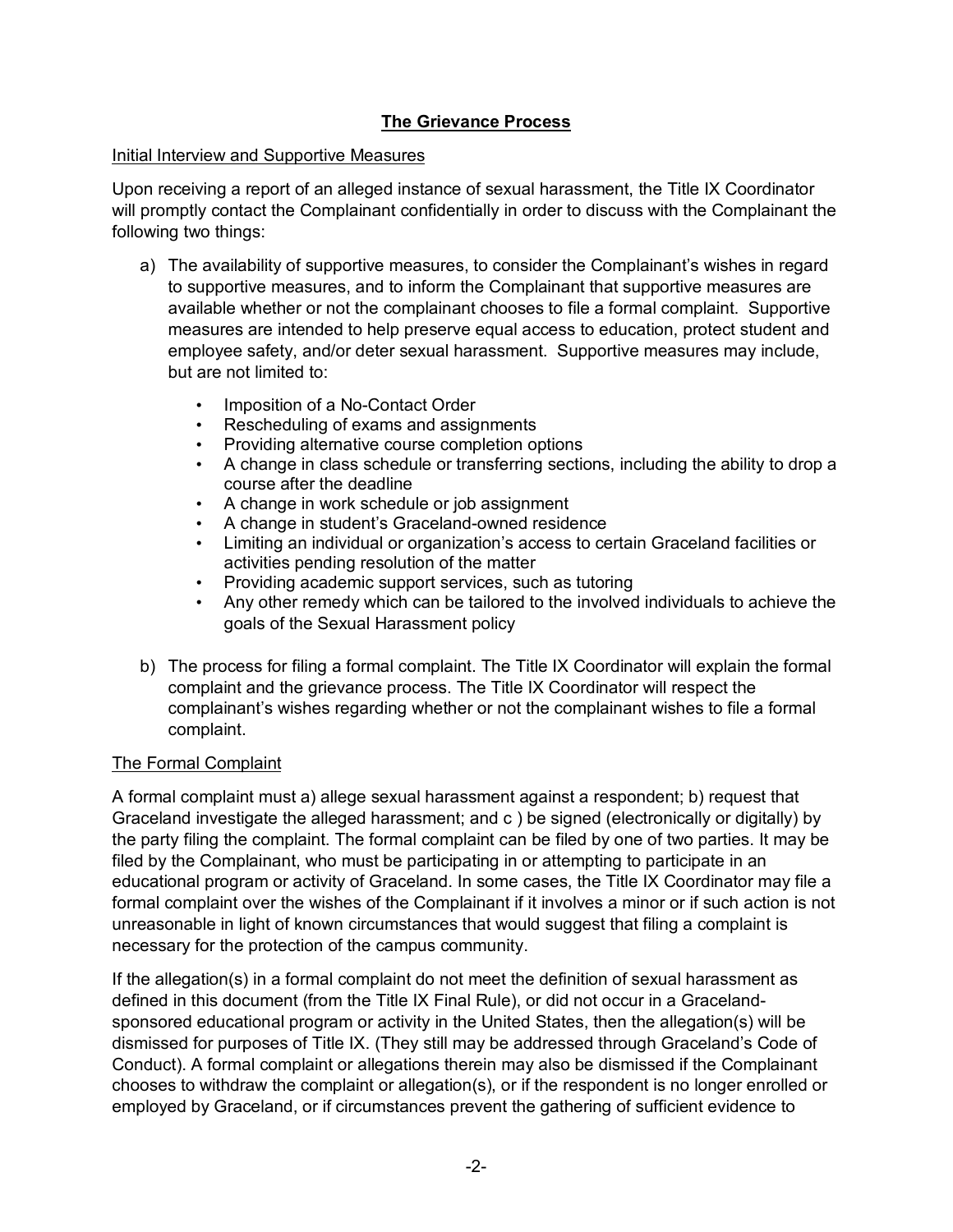reach a determination. Whatever the reason for dismissal may be, both parties must receive written notice of the dismissal and the reasons for the dismissal.

#### Responding to a Formal Complaint

If the Title IX Coordinator determines that the allegations in the formal complaint do meet the definition of sexual harassment as defined in this document, an investigation into the matter will be initiated as an essential part of the grievance process. During this process, trained Title IX personnel will be used to objectively evaluate relevant evidence without prejudgment of the facts and free from conflicts of interest or bias for or again either party. In addition, both parties' privacy will be protected by obtaining written consent before using a party's medical, psychological, or similar treatment records during the grievance process. At all times during the grievance process, the presumption of the respondent's innocence will be applied so that Graceland bears the burden of proof relative to the standard of evidence.

Once a formal complaint is filed, Graceland will make every effort to complete the grievance process in a manner that is both thorough and timely. It is anticipated that most grievance processes will be completed within 60 days after the formal complaint is filed.

**Notification.** The Title IX Coordinator will notify both the Complainant and the Respondent in writing that an investigation is being initiated. In doing so, both parties will receive notification of the allegation(s); the opportunity to select an advisor who may be, but does not need to be, an attorney; and the opportunity to submit and review evidence throughout the investigation. The notification will include the following details, to the extent know at the time: the identities of the parties involved in the incident, the conduct allegedly constituting sexual harassment, and the date and location of the alleged incident. The written notice will include a statement that the respondent is presumed not responsible for the alleged conduct and that a determination regarding responsibility is made at the conclusion of the grievance process. The written notice will also inform the parties of any provision under Graceland's code of conduct that prohibits knowingly making false statements or knowingly submitting false information during the grievance process. The notification will also confirm that Graceland uses the preponderance of evidence standard of evidence in determining responsibility.

The Respondent will be given sufficient time to review the notification and prepare a response before any initial interview occurs. In this meeting, the Title IX Coordinator should discuss supportive measures, and should explain the grievance process.

Any form of retaliation is not permitted. Therefore, the notification process will also include the affirmation that no retaliation is allowed. If a party or witness believes that they have been threatened with or experienced retaliation, they should exercise Graceland's grievance process and file that complaint with the Vice President for Student Life.

The use of any kind of informal resolution process, such as mediation or restorative justice, can only be implemented if both parties' voluntary, written consent is obtained. Informal processes may not be used in cases wherein an employee allegedly sexually harassed a student.

**Live Hearings.** Unless an informal process is voluntarily agreed to by both parties, a live hearing will be held as part of the grievance process. Live hearings are open only to the Complainant, the Respondent, both parties' advisors, the Decision-Maker, investigator(s) representing Graceland, and any essential witnesses. The Decision-Maker in any Title IX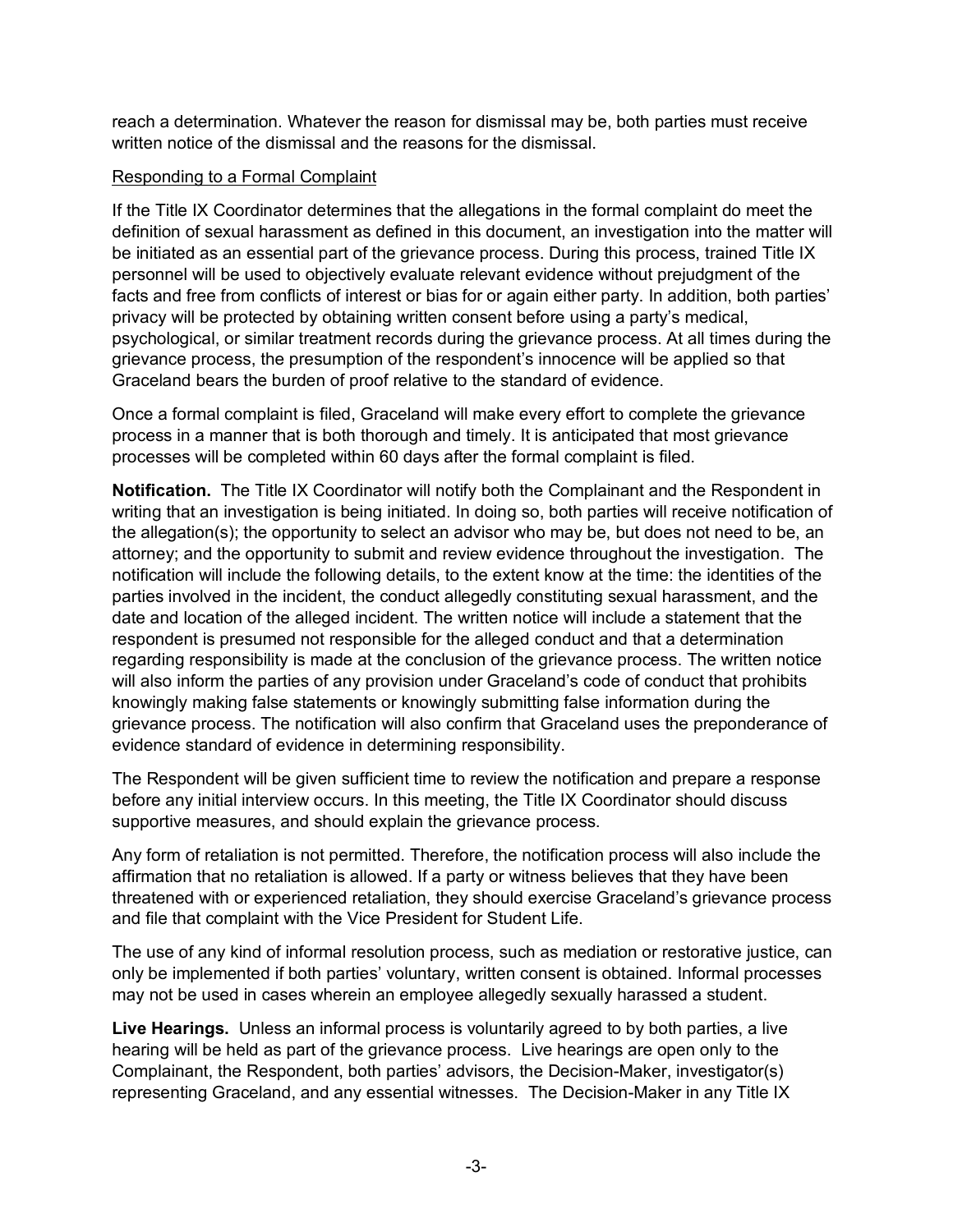grievance process cannot be the investigator(s) or the Title IX Coordinator. If a party does not have an advisor present at the hearing, Graceland, through the Title IX Coordinator will appoint an advisor for them who will serve in the advisor's role free of charge.

The following procedural requirements will apply to all Title IX investigations and hearings:

- a) The Title IX Coordinator must send written notice to parties of any investigative interviews, meetings, or hearings.
- b) The Title IX Coordinator, on behalf of Graceland, must send the parties and their advisors the evidence directly related to allegations with at least 10 days for the parties to review and respond to the evidence. Evidence can be sent electronically or in hard copy.
- c) The Title IX Coordinator, on behalf of Graceland must send the parties and their advisors an investigative report that fairly summarizes relevant evidence, with at least 10 days for the parties to respond. The report may be sent electronically or in hard copy.
- d) While the burden of gathering evidence and the burden of proof is on Graceland, both parties must be given the opportunity to present evidence as well as fact and expert witnesses.
- e) Cross-examination of either party or witnesses is allowed, but cross-examination must be conducted by the parties' advisors only. The parties themselves must never conduct cross-examination. Cross-examination must be conducted directly, orally, and in real time.
- f) Before any party or witness answers a question in a live hearing, the Decision-Maker must first determine if the question is relevant. If a question is determined to be irrelevant, the Decision-Maker must explain to the advisor asking the question why the question is deemed not relevant.
- g) If a party or a witness does not submit to cross-examination at the live hearing, the Decision-Maker must not rely on any statement of that party or witness in reaching a determination about responsibility
- h) During a live hearing, complainants must be protected from being asked about their prior sexual history, except when offered to prove that someone other than the respondent committed the alleged misconduct or when offered to prove consent.
- i) At the request of either party, Graceland must provide for the entire live hearing to occur with the parties located in separate rooms, with technology enabling the parties to see and hear one another. At Graceland's discretion, "separate rooms" could be in different geographic locations.
- j) An audio, audiovisual, or transcript must be kept of the live hearing.

**Determination of Responsibility**. At the conclusion of a hearing, the Decision-Maker will consider all evidence. After doing so, the Decision-Maker will determine that the Respondent is either "responsible" for the allegation(s) brought against him/her, or "not responsible".

If the Decision-Maker finds that a respondent is responsible for an allegation, they will prescribe remedies (consequences) to be implemented. Remedies (consequences) may include, but are not limited to:

- Conduct probation
- Counseling
- Fines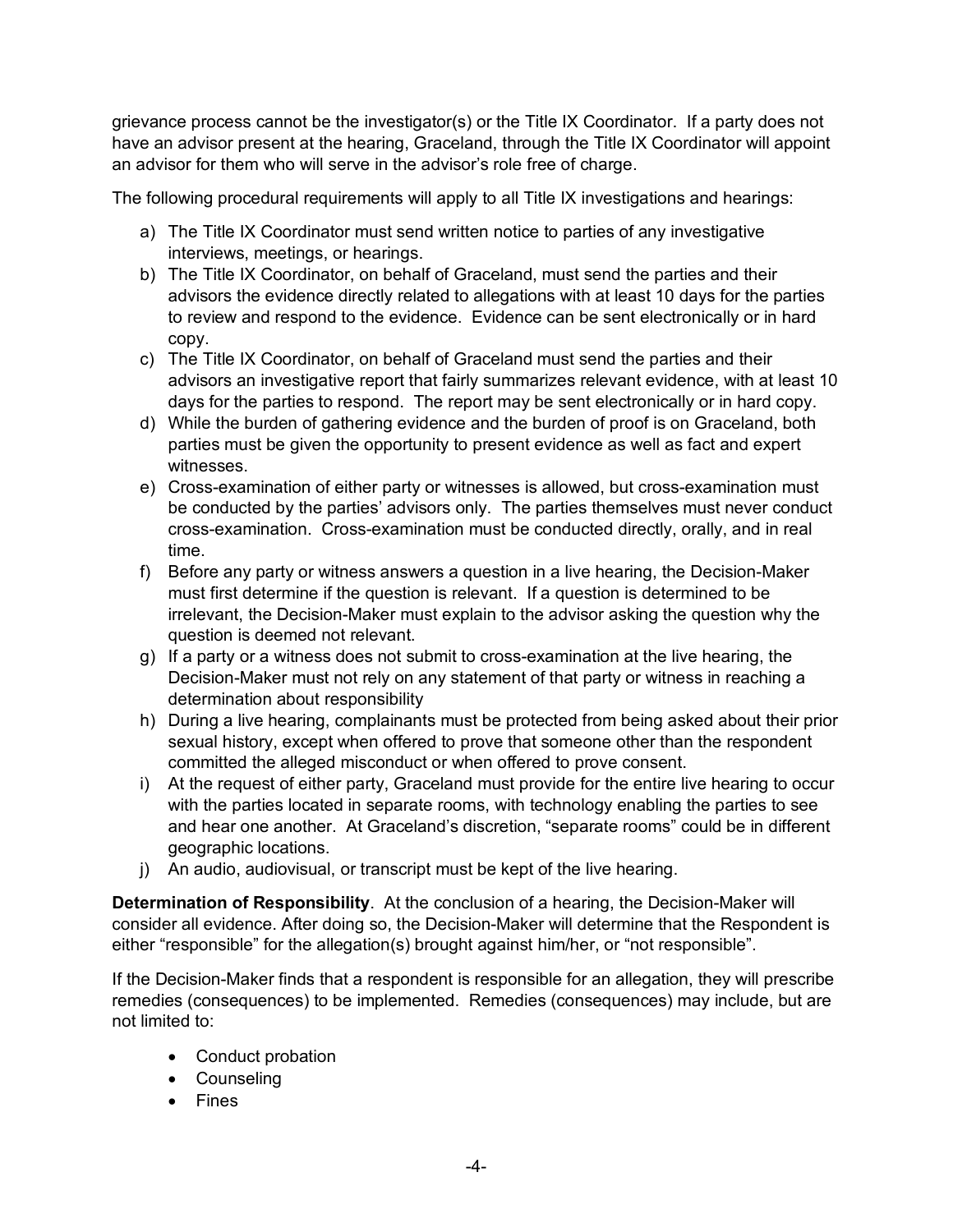- Community service
- Strict conduct probation
- Dismissal from Graceland
- Implementation or continuation of No Contact Orders
- Removal from classes shared with the complainant
- Education/training

Once the Decision-Maker has reached a conclusion of responsible or not responsible, they will send both parties a written determination regarding responsibility or non-responsibility, explaining how and why the decision was reached. If the respondent is found responsible, the document will include the remedies (consequences) prescribed.

**Dismissal.** A formal complaint or allegation may be dismissed under three circumstances: a) the allegation does not meet the definition of sexual harassment as defined in this document; b) the Complainant withdraws the formal complaint or allegation; or c) the respondent is no longer enrolled or employed at Graceland. However, if Graceland has reasonable cause to believe that a Respondent has withdrawn from Graceland in order to avoid allegations of sexual harassment, Graceland may continue with the grievance process.

**Appeals**. Both parties will be offered the opportunity to appeal from a determination of responsibility. The opportunity to appeal will be stated in the determination letter from the Decision-Maker. Parties may appeal from a determination of responsibility or from a specific remedy prescribed by the Decision-Maker. In addition, parties will be given the opportunity to appeal from the dismissal of a complaint or allegation. All appeals must be based on one or more of the following: a) a procedural irregularity that affected the outcome of the matter; b) newly discovered evidence that could affect the outcome of the matter; or c) Title IX personnel having had a conflict of interest or bias that affected the outcome of the matter. The appealing party must provide evidence to substantiate the basis of the appeal.

Appeals must be made in writing (email or hard copy) and must be received within 14 days of a party receiving a determination notification or receiving notice that a complaint or allegation has been dismissed.

Appeals are considered by the Vice Presidents Council, consisting of the Vice President for Academic Affairs (VPAA) and one other Vice President of the VPAA's choosing. Neither Vice President can serve as an appellate officer if they were involved in the grievance process in any way. The VPAA will notify both parties, as well as the Title IX Coordinator, in writing that the matter in question is under appeal. This notification will include who has filed the appeal, what the basis of the appeal is, who will constitute the Vice Presidents Council, and that both parties will be notified of whatever determination is arrived at by the Vice Presidents Council.

The Vice Presidents Council will review the basis for appeal to determine if it meets one of the criteria identified above. If the appeal does not meet the criteria, then the appeal will be denied. If the appeal meets one of the criteria, then the Vice Presidents Council will consider the matter in question. In doing so, the Vice Presidents Council may choose to call upon either or both parties and/or their advisors for information. The Vice Presidents Council may also call upon the Decision-Maker or Title IX Coordinator to confidentially submit any other evidence that the Vice Presidents Council may request in order to adequately consider the appeal.